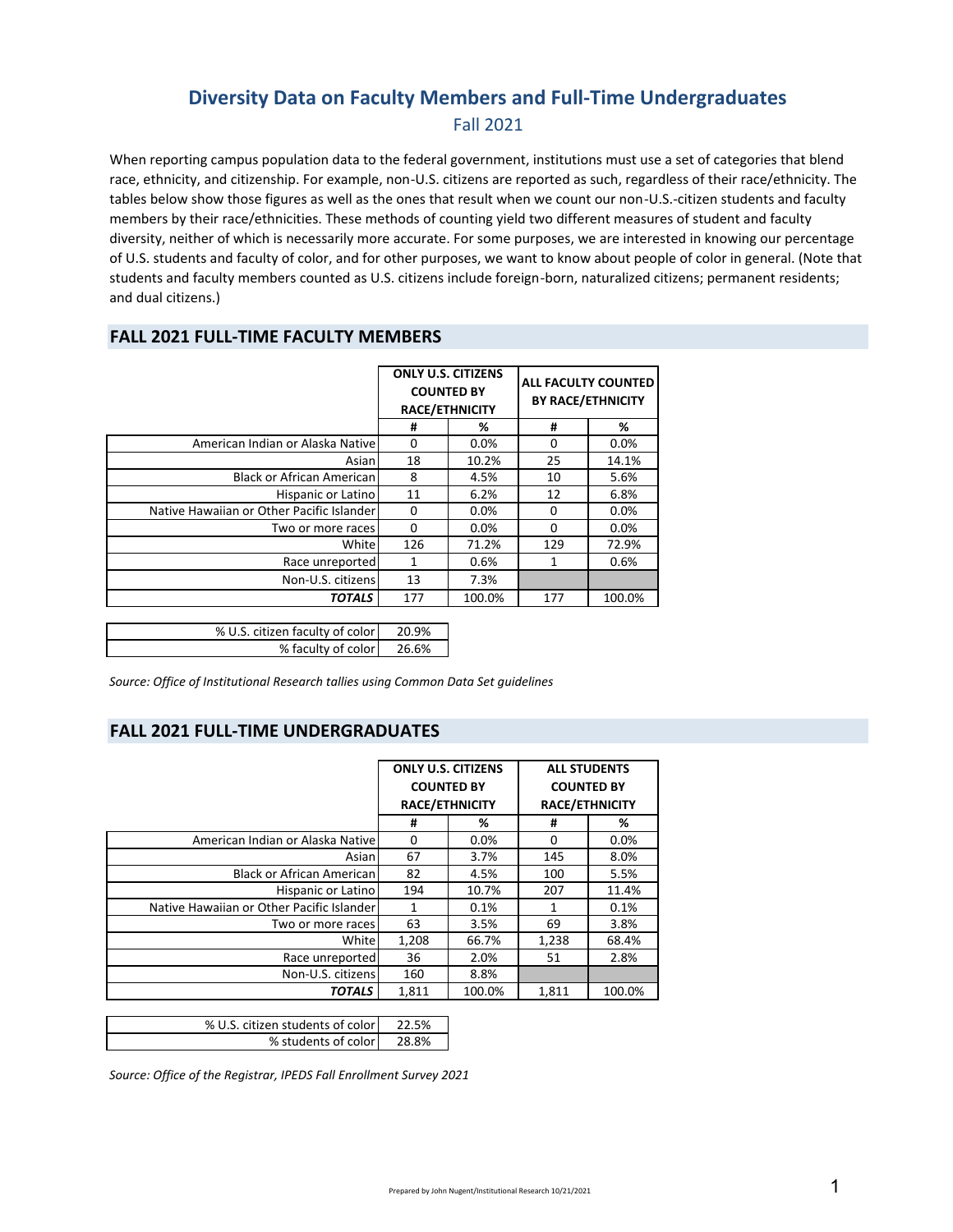## **Fall 2021 Full‐Time Faculty Members' and Students' Race/Ethnicity**

*Non‐U.S.‐citizen faculty members and students are counted here by their race/ethnicity*

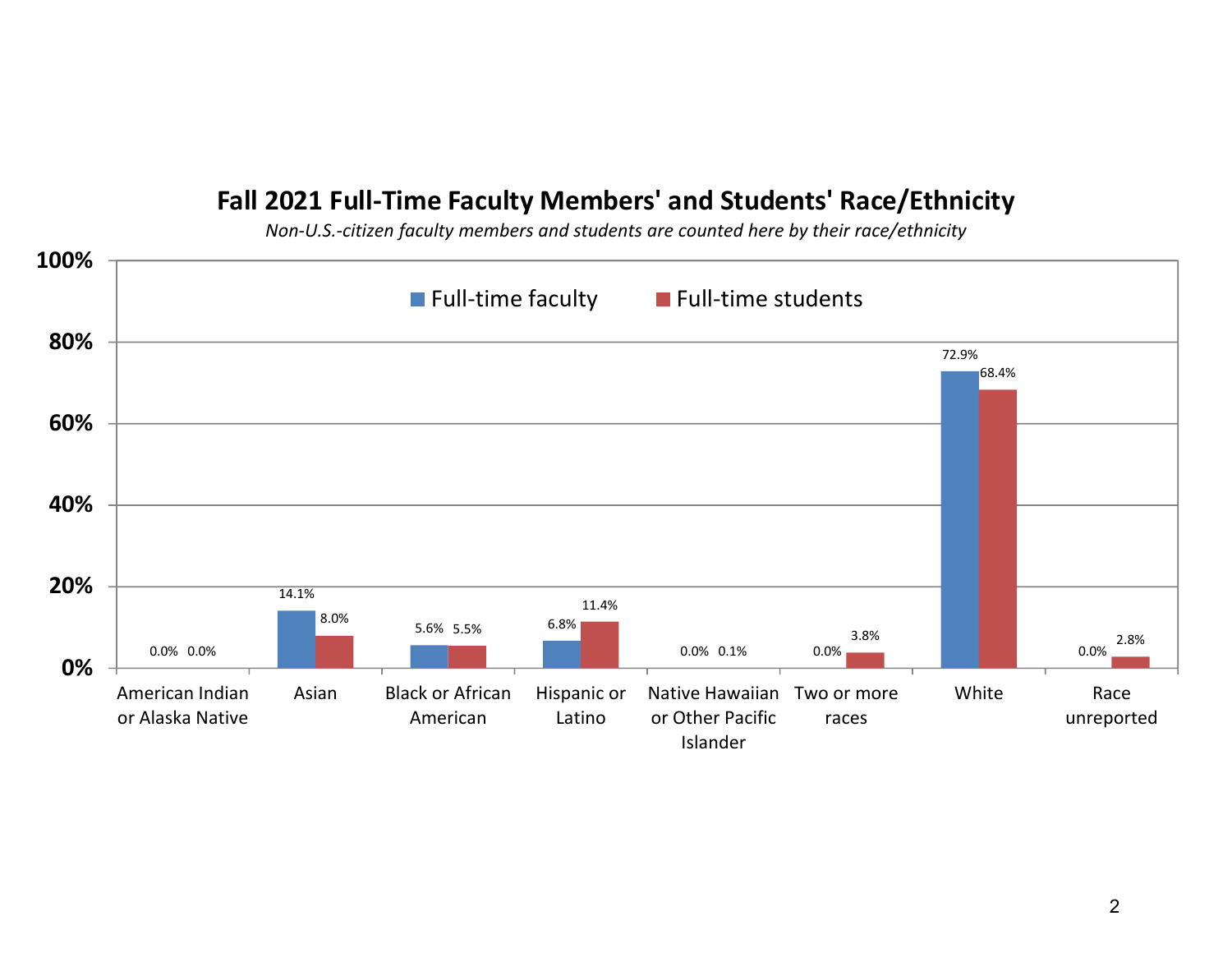# **Fall 2021 Faculty and Students of Color**

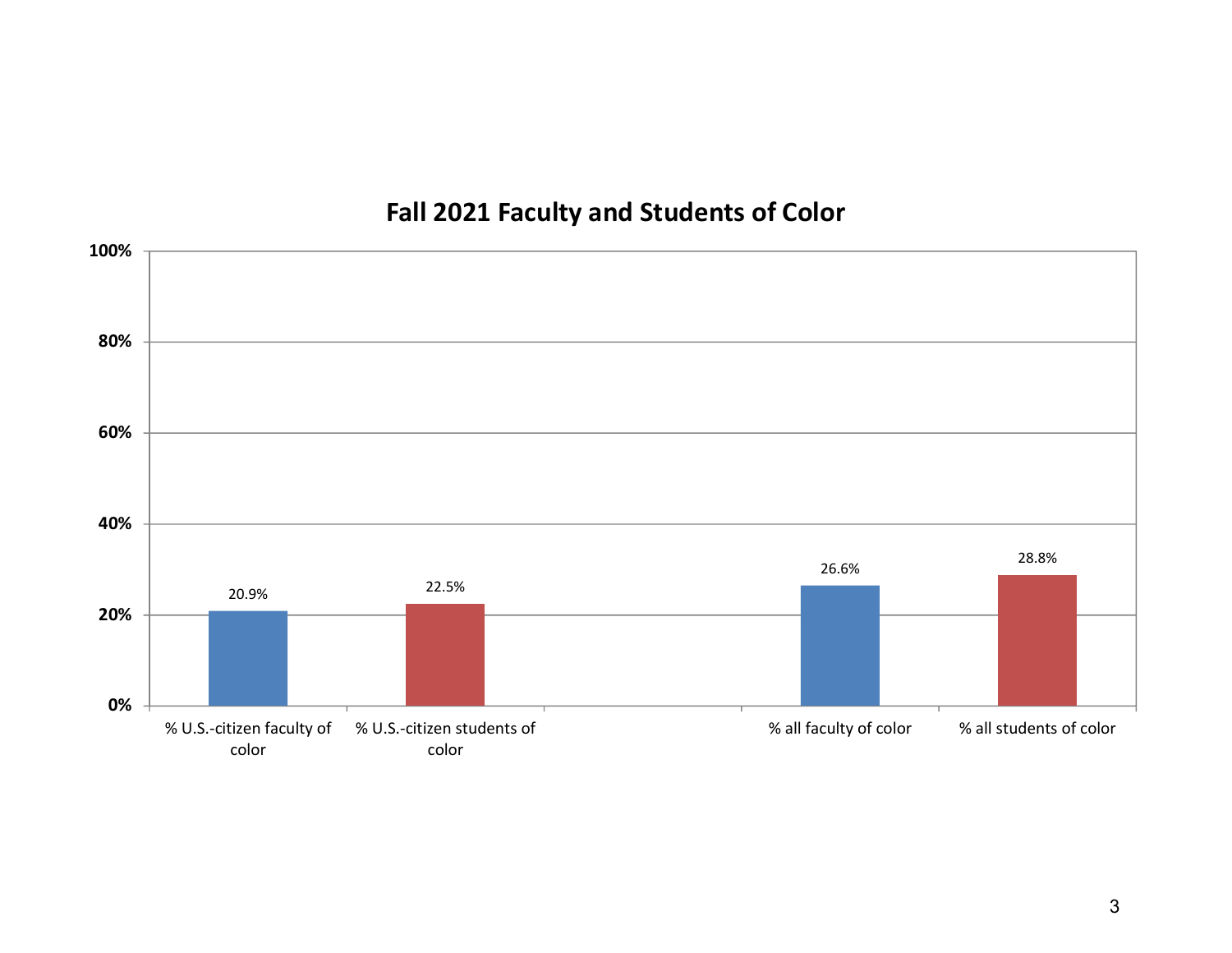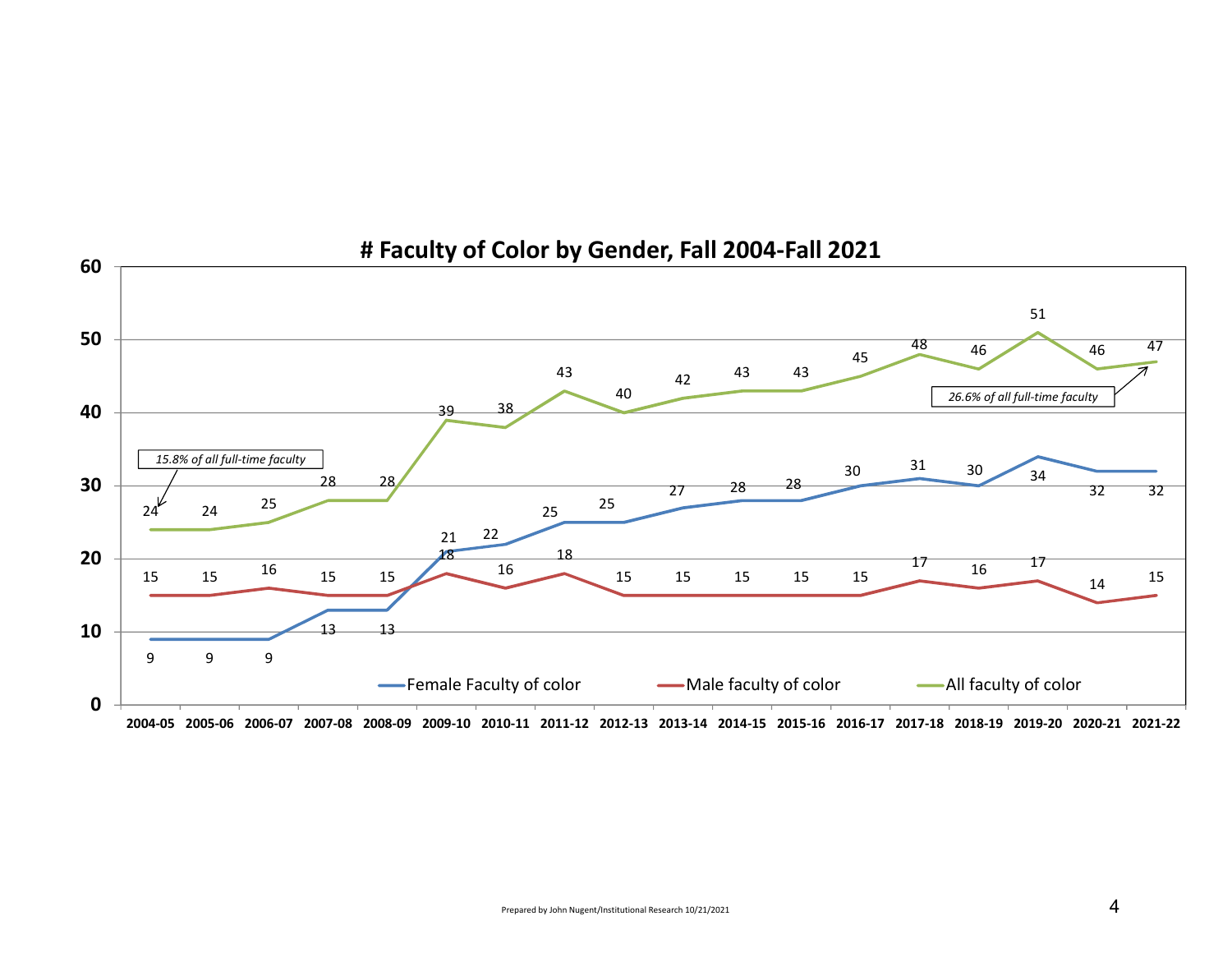# **Percentage of Full‐Time Faculty who are People of Color, Fall 2004 to Fall 2021**

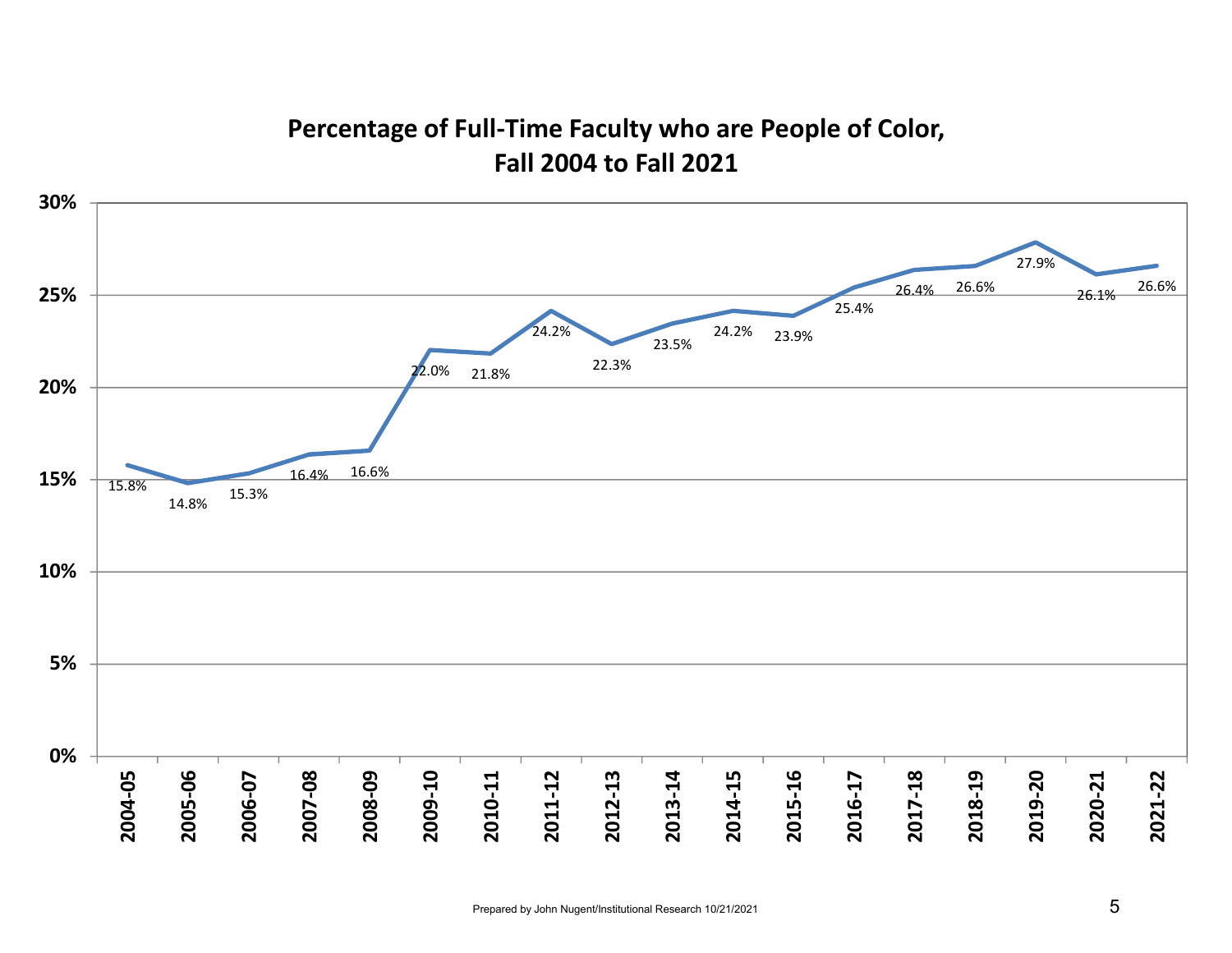

#### **Connecticut College Faculty of Color, AY 2004‐05 to Present**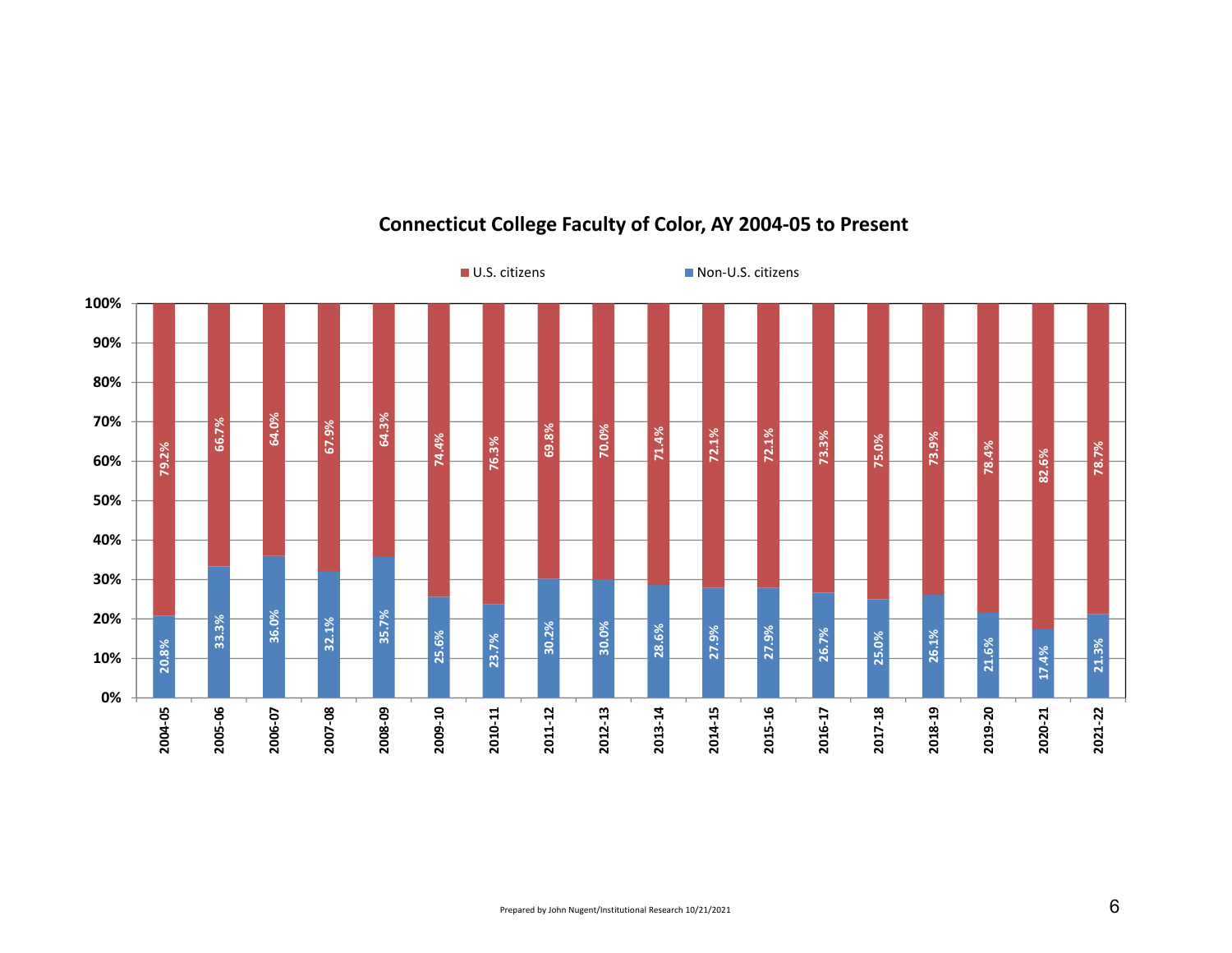## **Gender Composition of Connecticut College's Full‐Time Faculty, 2004‐05 to 2021‐22**

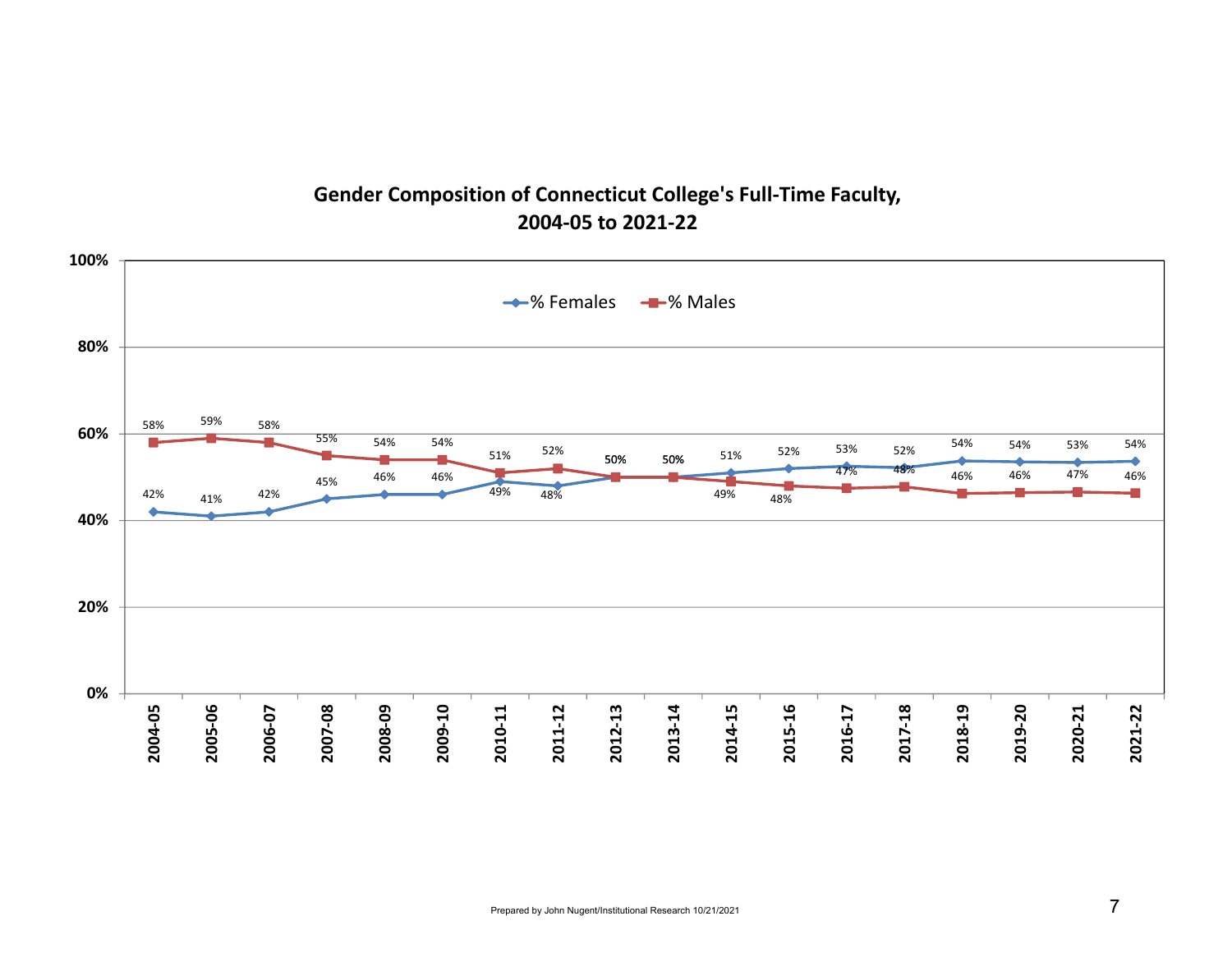### **Connecticut College Full‐Time Undergraduates**

*(Source: IPEDS Fall Enrollment Surveys)*

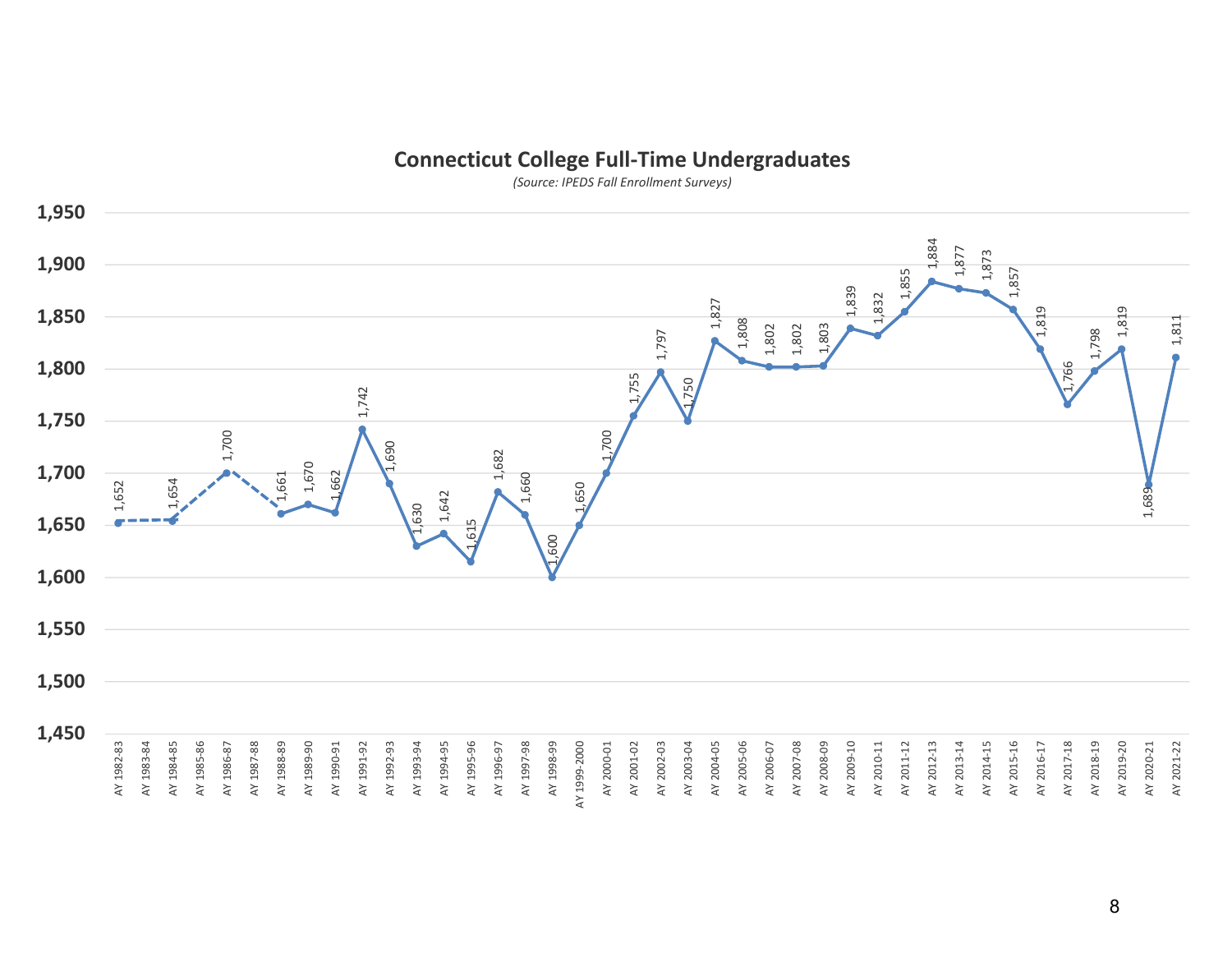

## **% of all Full‐Time Undergraduates Who Were Female**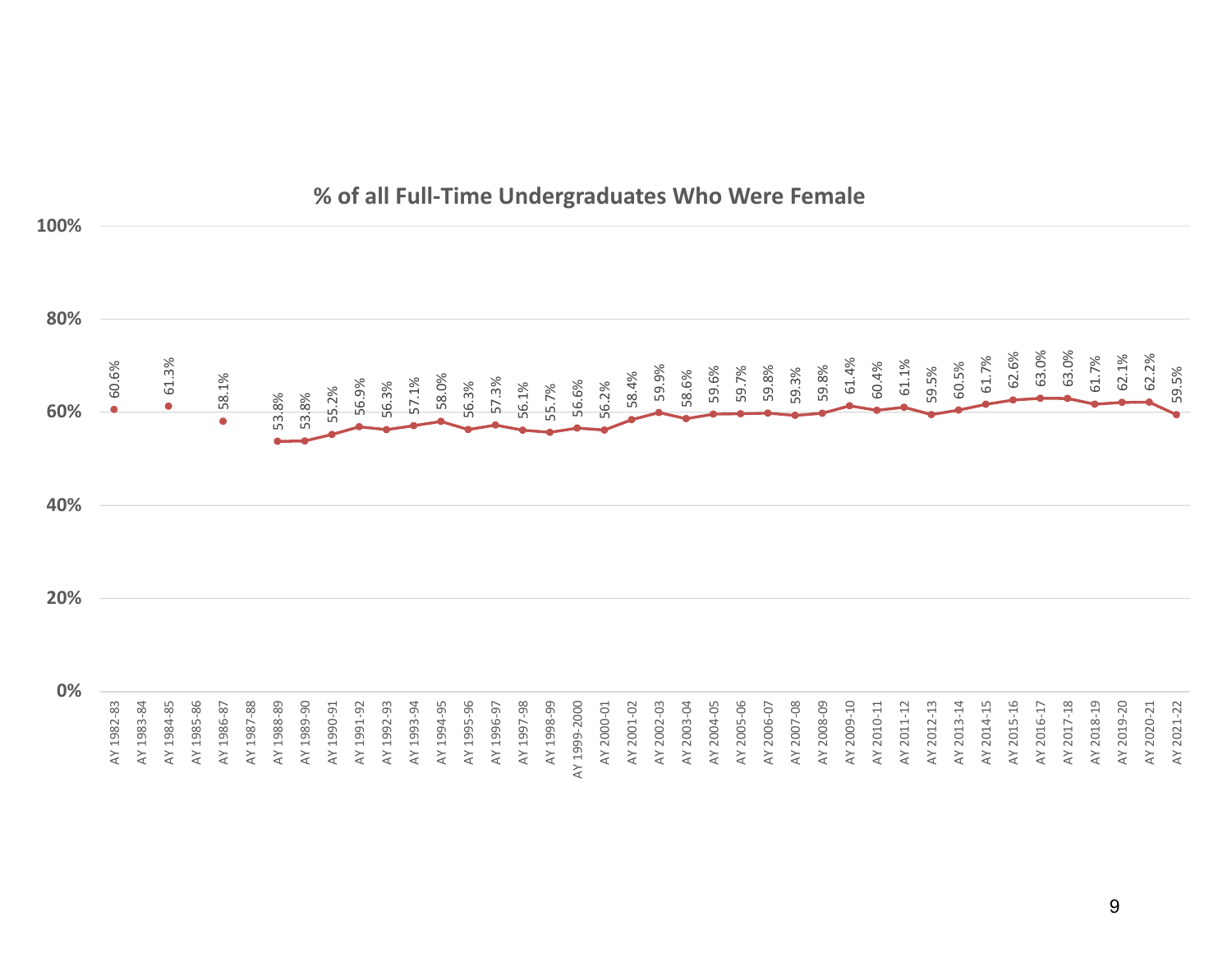

### **Numbers of Full‐Time Undergraduate U.S. Students of Color**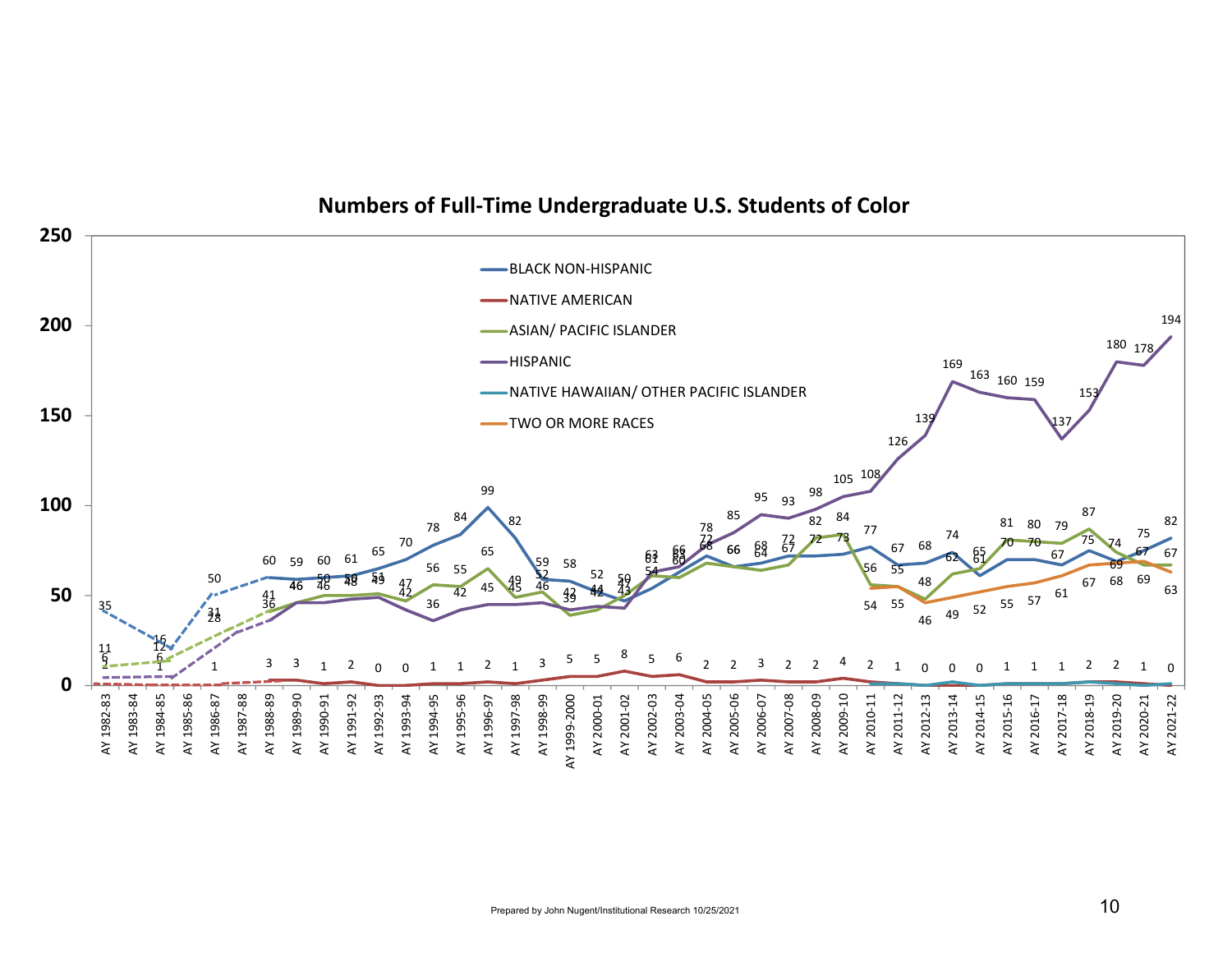

### **Historical Percentage of U.S. Students of Color, Fall 1982 to Fall 2021**